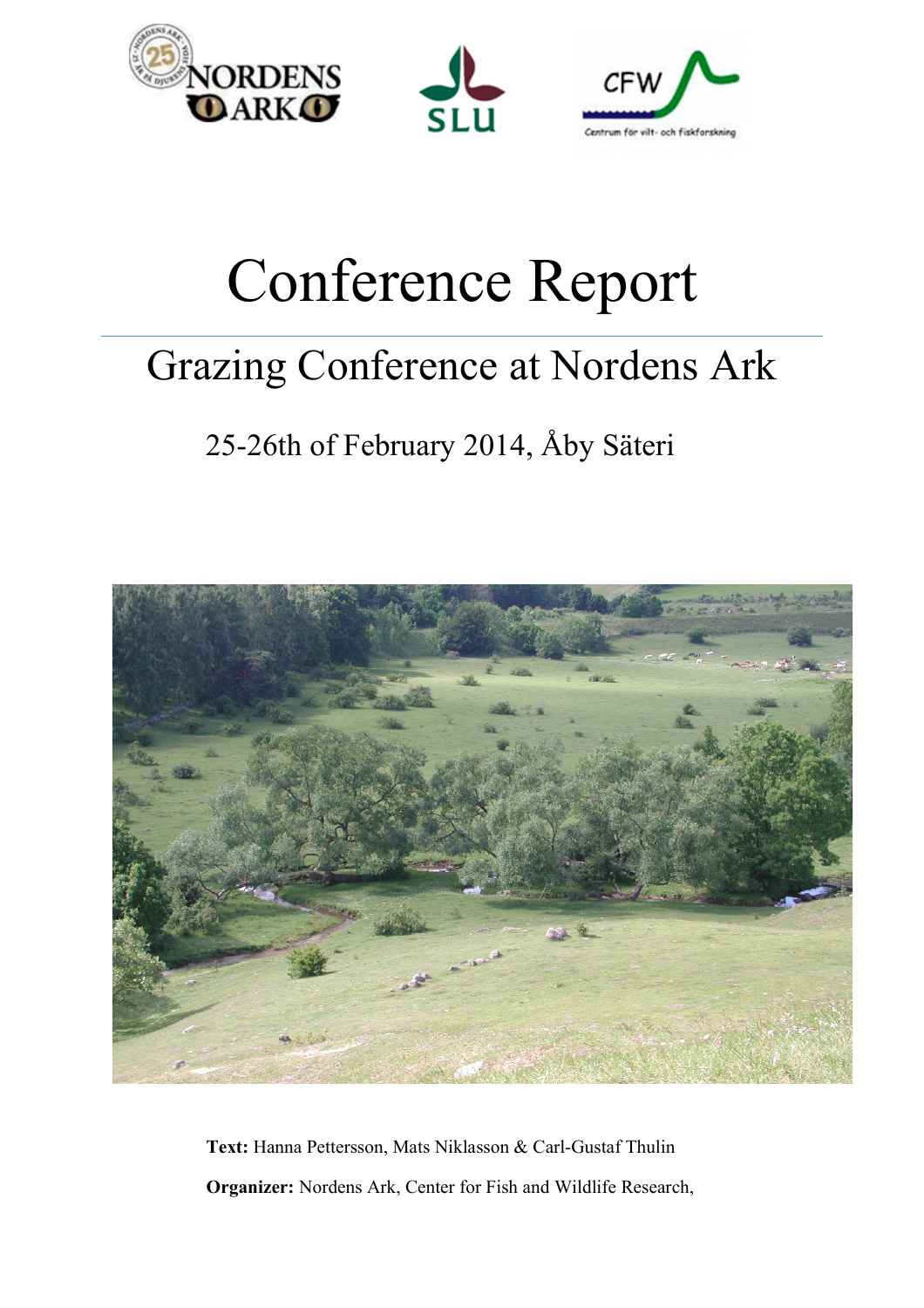### **CONTENTS**

| INTRODUCTORY LECTURE: "DIFFERENT APPROACHES TO GRAZING" - CARL-GUSTAF     |  |
|---------------------------------------------------------------------------|--|
|                                                                           |  |
| "THE DOMESTICATION PROCESS AND OTHER ANIMAL WELFARE ASPECTS ON NATURAL    |  |
|                                                                           |  |
| "BIODIVERSITY, OLD CATTLE BREEDS AND UTILIZATION OF OUTLAYING LAND" - ANN |  |
|                                                                           |  |
|                                                                           |  |
| KEYNOTE LECTURE 2 "GRAZING AND THE CULTURAL LANDSCAPE: A LONG-TERM        |  |
|                                                                           |  |
|                                                                           |  |
|                                                                           |  |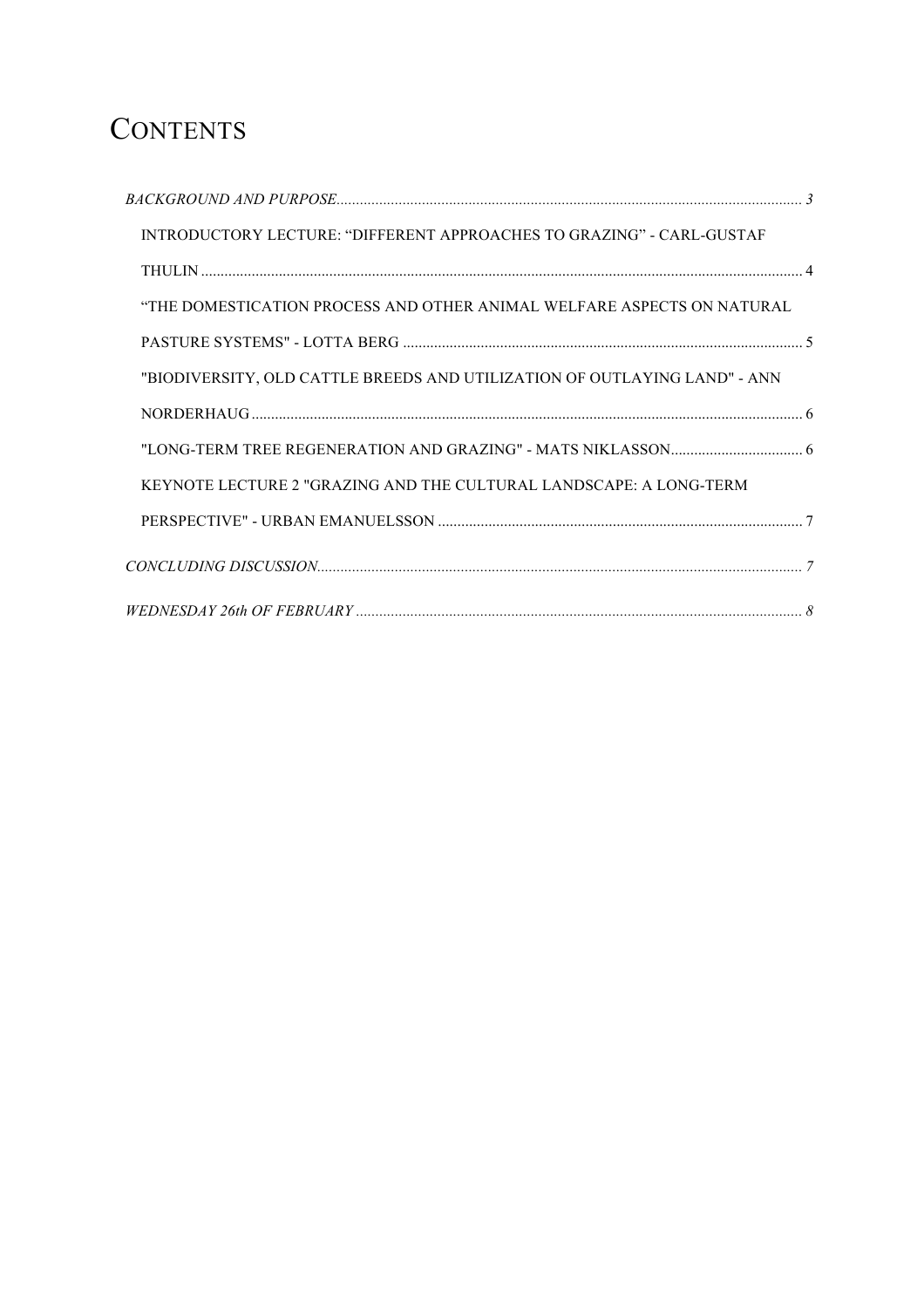#### BACKGROUND AND PURPOSE

The present and historic role of grazing animals in shaping the European landscape with its flora and fauna is not to be underestimated. Before the domestication of cattle, natural grazing by aurochs, European bison and wild horse probably kept large parts of the European continent in a semi-open state. However, increasing hunting pressure in combination with agricultural technology led to the gradual disappearance of the wild mega fauna. The ecological role of the large grazers was replaced by domesticated cattle that continued to keep landscapes open. Today, because of the economic development, cattle-farming in Europe is less profitable, which has resulted in land abandonment and forest regrowth over large geographical areas. The land abandonment leads to loss of biodiversity that depend the open or semi-open, herbivore driven landscape types, as well as degradation or change of aesthetic values and ecosystem services. Abandonment of cattle-farming is consequently a concern for the scientific community and public alike. In a time where only fragments of the natural grasslands and meadows remain, grazing from domestic and wild herbivores as a method of nature conservation need to be discussed and evaluated.

In February 2014 a conference was held on the use of grazing animals in nature conservation. The conference was cooperation between Nordens Ark Foundation and Swedish Agricultural University (SLU) and took place at Norden Ark on the west coast of Sweden. The purpose of the conference was to highlight important issues concerning grazing as a method of conservation. Different approaches that are being tested or that are already being practiced in Europe to conserve open landscapes was elucidated, such as "Rewilding" and other methods that involve wild and/or domesticated grazing animals. Challenges within present and future conservation strategies were put to light and potential solutions discussed. Researchers and experts lectured on current grazing issues to the forty present auditors from all around Sweden. This report is a summary of the lectures and discussions that followed.

#### **ABOUT NORDENS ARK**

Nordens Ark is a non-profit foundation set up to give endangered animals a future. Our operations include breeding, research and education and efforts to disseminate knowledge about biological diversity. Many of our activities are carried on in the field, both in Sweden and abroad.

In January 2011 Nordens Ark began creating an ecopark on Åby Manor where the facility is located. Some 200 hectares of land are being restored to favor native plants and animals. Land with planted spruce forest are being recreated as reclaimed land and pasture as they were before, using by old Swedish breeds for grazing and controlled burnings as methods to hinder forest regrowth.

#### **ABOUT CFW**

The Swedish University of Agricultural Sciences (SLU) is an internationally renowned bio-economy university with research and education on everything from genes and molecules to biological diversity, animal health, sustainable forestry and food supply, all in a healthy environment.

Center for Fish and Wildlife research (CFW) is an outreach platform at SLU that promotes long-term conservation and sustainable use of Swedish fish- and wildlife. CFW work mainly with meeting arrangements, coordination and project management and -facilitation.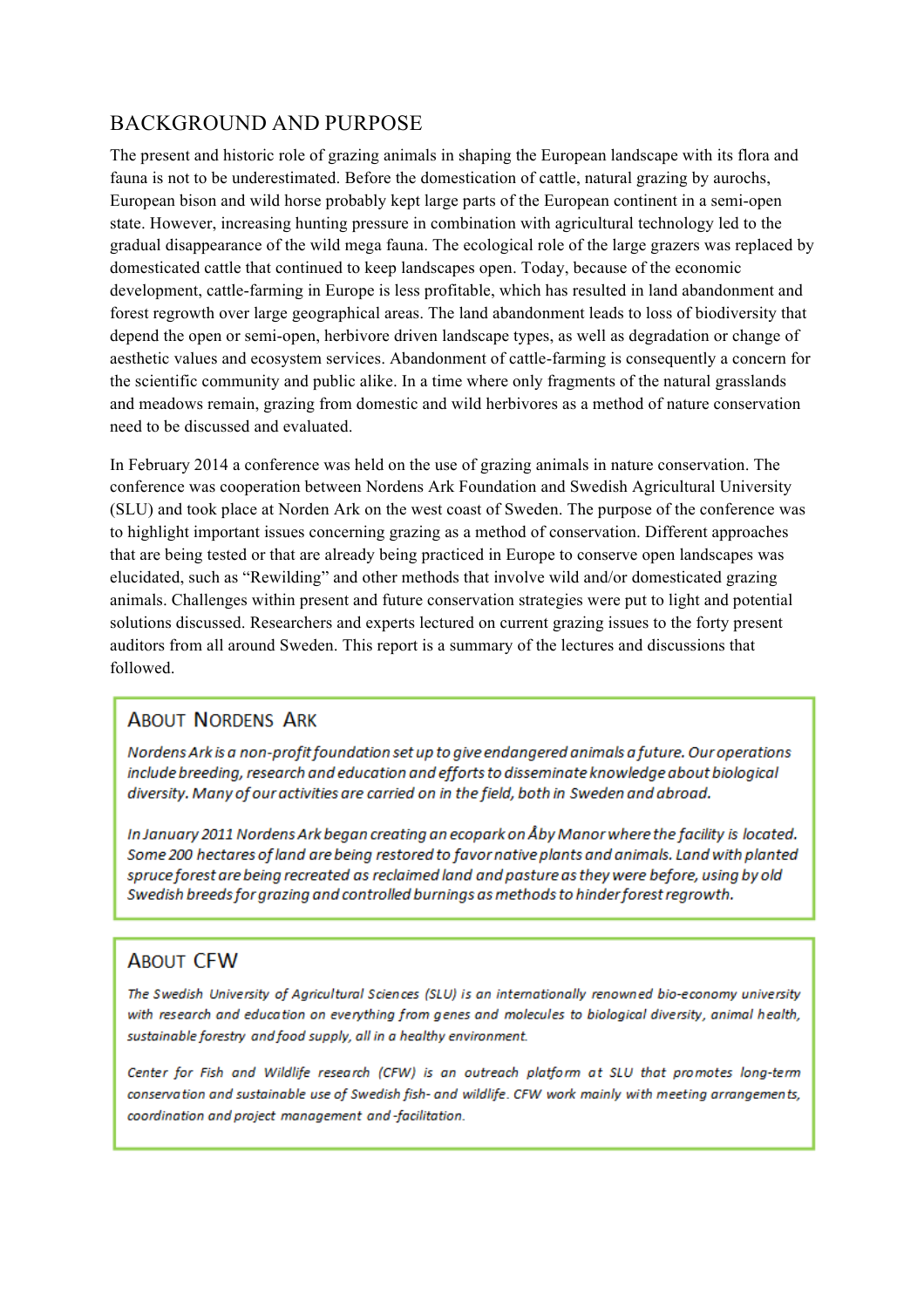#### INTRODUCTORY LECTURE: "DIFFERENT APPROACHES TO GRAZING" - CARL-GUSTAF THULIN

The conference was initiated with a welcome and a lecture from Carl-Gustaf Thulin, director of Center for Fish Wildlife Research at SLU. Carl-Gustaf began his lecture with a brief overview of Swedish mega herbivores. Like the rest of the European continent, parts of Sweden used to be inhabited by large grazers, such as European bison, wild horses and aurochs (the latter the ancestor to our present domesticated cow). The grazers likely maintained a semi-open landscape which enabled a diversity of flora and fauna. Carl-Gustaf explained that this type of grazing herbivores differs from the browsers which are the most common type of large herbivores in Sweden today, for example the moose and roe deer. Browsers mainly eat branches, shrubs and leaf of spring, while grazers are generalists that consume lower layers of plants and grasses. Most of the wild, grazing mega fauna is now extinct in Europe, and the open landscapes have for long been grazed by domesticated cows, sheep and horses. Today, grazing cattle are in decline due to decreasing economic profitability, resulting in regrowth of forest on previously open land and loss biodiversity within these ecosystems.

This problem has caused researchers to contemplate if it would be possible to reintroduce wild grazers to halt this negative development. One of the suggested animals is the European bison, which was extinct in the wild and later reintroduced to the wild in Poland, first in 1952. There is an ongoing European bison reintroduction-program in Bornholm, Denmark, and in Germany the first wild born European bison calf was born in 2013. Thus, the question if we should reintroduce wild bison to Sweden as well must be raised. Carl-Gustaf described that the European bison is one of the few remaining grazers that has a right of domicile in Sweden. Moufflon sheep and fallow deer are intermediate feeders (both grazers and browsers) that would fill a similar ecological niche, but they are not native to the Swedish ecosystems. At SLU, several researchers are thus involved in doing a reintroduction sustainability analysis in order to evaluate if reintroduction of bison would be sustainable in Sweden and, if so, where this would be most suitable. Many challenges have been identified, such as potential traffic-accidents, disturbances on forest and agriculture, but there are also advantages, among others that the swedes already are used to live beside large mammals such as moose and deer. Another project at SLU focus on evaluating how the Gotland pony may contribute to the landscape development with its grazing, and thus could function as an ecosystem equivalent to extinct wild horses.

The lecture concludes with the question: What to do to halt forest regrowth and loss of biodiversity? Part of the answer according to Carl-Gustaf is to supplement domestic grazers with their wild counterpart.

#### KEYNOTE LECTURE: "REWILDING AND THE AUROCHS COMEBACK" - RONALD GODERIE

The next lecture was held by Ronald Godiere of the TaurOs Foundation in the Netherlands. He began with a description of ideas that have been developing in the Netherlands; resulting in the now world renowned nature reserve Oostvaardersplassen. The reserve was originally reclaimed from the sea with the purpose of being used as industrial land. Due to flooding the idea was abandoned and the land was left to develop freely. This provided an opportunity to try out a new conservation strategy that had been discussed: the use of grazing cattle to create an open landscape. Today the reserve holds herds of koeni ponies, red deer and heck cattle that roam freely with minimized human influence. Ronald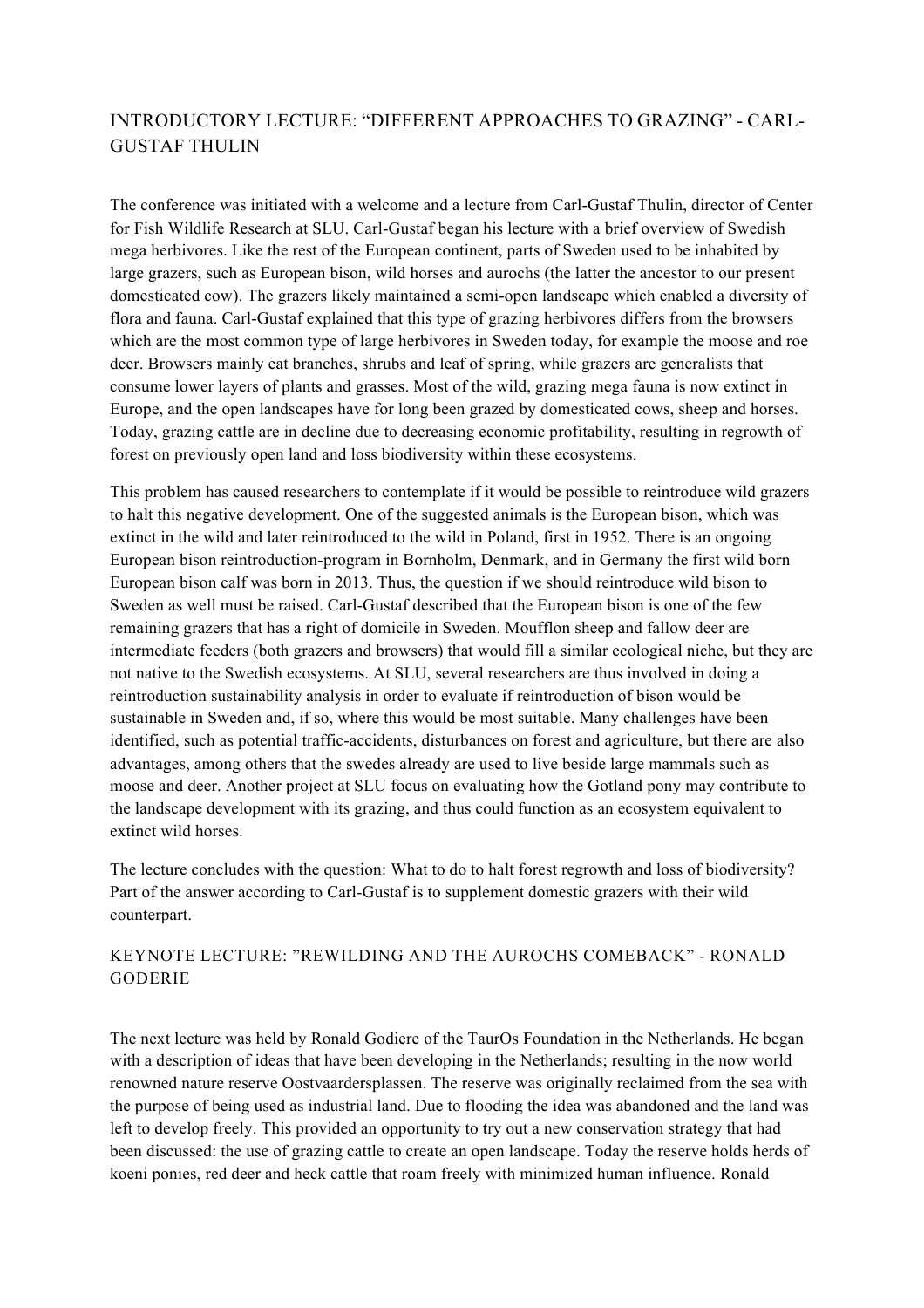explains that this is a controversial matter as some of the animals will starve during wintertime, something that each year generates discussions in the Dutch parliament about animal welfare. Nevertheless, the area has come to be an astonishing example of how nature develops without human interference, and has been a spark to the rewilding debate. It proves that grazing cattle in sufficient numbers have the ability to halt forest regrowth and recreate grasslands in central Europe. This led the creation of the Taurus Foundation – with the goal of restoring landscapes by promoting natural processes, such as grazing. The foundation today owns 800 animals that are leased out to graze natural parks for conservation purposes.

Ronald then talked about Rewilding Europe, a foundation built upon a vision to restore European wilderness through natural processes and passive management. Rewilding Europe have identified three keystone species that are missing from the ecosystems: wild horses, European bison and aurochs. The aurochs was extinct in Poland 1627. It was a powerful grazer that in wintertime also ate twigs, stems and bark as a food source, thus preventing forest regrowth. It was well adapted to harsh climates, had big horns to defend it from predators, and should have been an optimal bovine for rewilding purposes. The TaurOs Programme (www.taurosproject.com) was started in 2008 with the goal of breeding and distributing populations of self-sufficient cattle breeds with the aurochs as a reference. TaurOs use bovine breeds that are phenotypically similar to the aurochs in order to breed for desired phenotypes, and aim to have several big herds of wild Taurus/aurochs by 2025.

#### "THE DOMESTICATION PROCESS AND OTHER ANIMAL WELFARE ASPECTS ON NATURAL PASTURE SYSTEMS" - LOTTA BERG

Lotta Berg from the Swedish Centre for Animal Welfare (SCAW) at SLU, added a new perspective to the discussion of having self-sufficient/"wild" animals in Sweden. The animal welfare legislation aims to secure that domesticated animals are free from disease, pain, and suffering, implying requirements on management, housing and feeding. Because of this legislation, Lotta argue that a project like the Oostvardersplassen, where animals are not inspected every day and can starve and die of diseases without intervention, would not be possible in Sweden unless exceptions are made. Wild animals (that have never been domesticated) on the other hand are not included in the legislation. So where to draw the line on what is wild and what is tame?

To elucidate this issue, Lotta went on to describe the domestication process; how humans genetically change the traits of the animals, including behaviour, to fit our purposes. Domesticated animals can become feral again if released in the wild without human contact, but are still genetically different from their origin. If domesticated animals are released in the wild, domestication comes to a halt and the natural selection pressure reappears. To conclude: domestication can be changed but never reversed.

Lotta then returned to talk about what passive management of domesticated cattle for nature conservation could implicate. Grazing has many biodiversity and animal welfare advantages but is at the same time problematic. To prevent forest regrowth, high stocking densities are needed maintain appropriate grazing-pressure, and in winter no additional feed is supplied to ensure that brushes and shrubs are cleared. This will mean that some animals will not get enough feed, especially during the harsh winters in Sweden. Other problems are parasites and the risk of predation.

When it comes to legislation it is not clear when feral animals are no longer to be considered domestic. Thus, the question if feral herds of domesticated animals can roam free in Sweden is a matter that needs to be investigated thoroughly before implementation.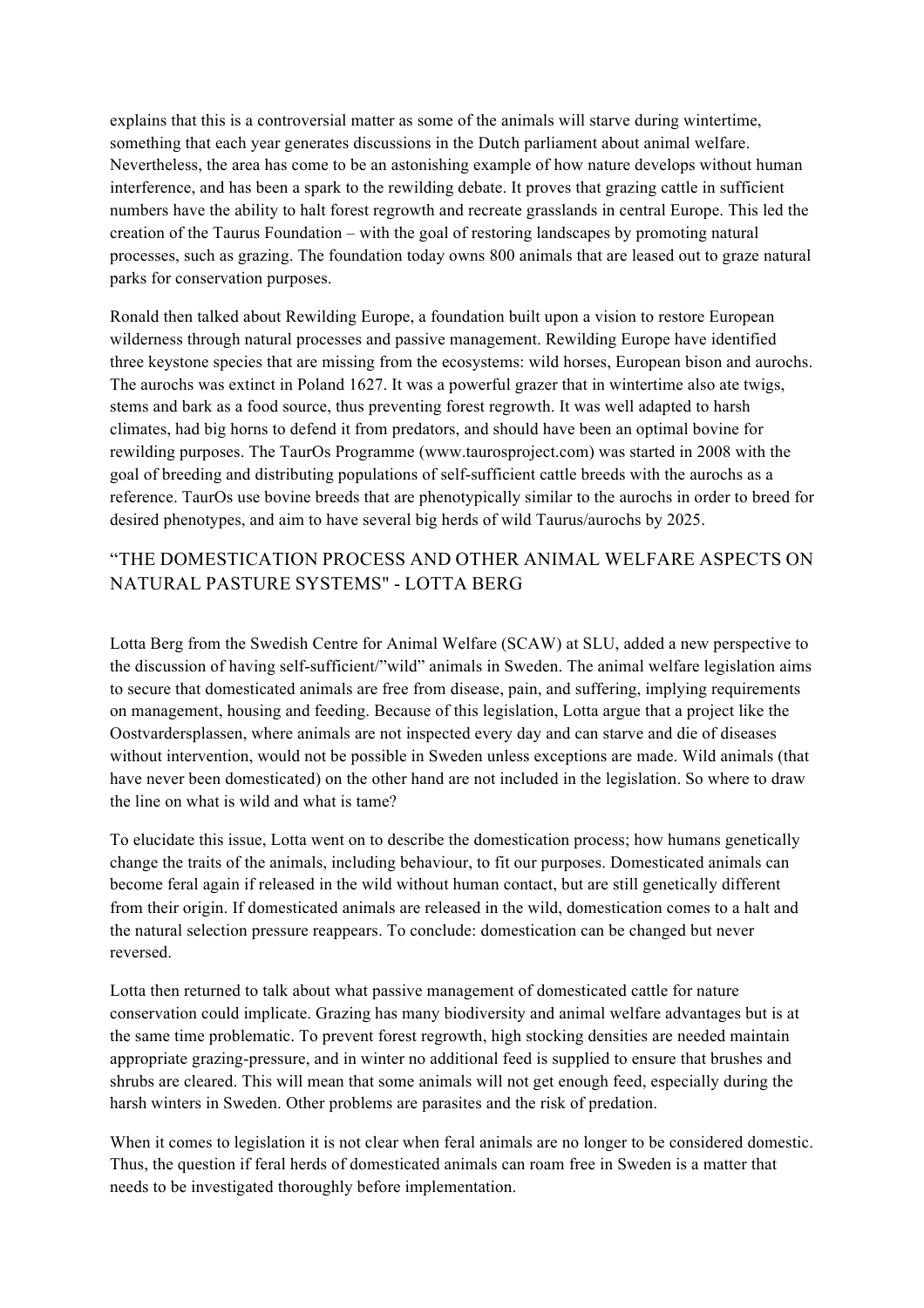#### "BIODIVERSITY, OLD CATTLE BREEDS AND UTILIZATION OF OUTLAYING LAND" - ANN NORDERHAUG

The next speaker was Ann Nordenhaug from the research institute Bioforsk in Norway. She described preindustrial agriculture in Norway, and how the semi-natural habitats have been shaped by cultural and natural processes over thousands of years. Large areas of outlaying land have been used for grazing and winter fodder harvest, on mountains, seashores, islands and heathlands alike, enabling a rich biological diversity. As opposed to traditional non-intervention conservation practices, the maintenance of biodiversity in these semi-natural habitats need active management In Norway, summer farming in the mountains is especially important, and cattle are considered most suitable for maintenance of species-rich grasslands.

Several theories postulate that old cattle breeds are more efficient and better for the landscape than the production breeds mainly used today. To test this, comparative studies of how different cattle breeds utilize of the landscape; such as choice of vegetation type, plants to ingest and distance travelled; were performed in Norway and Sweden. The studies revealed that old cattle breeds probably have less need for nourishment than modern breeds, and that they move more easily on rough ground – an indication of better landscape management. The study also confirmed that cows, by preferring semi-natural, grass- and herb dominated habitats, contribute to maintenance of biodiversity and seed dispersal.

#### "LONG-TERM TREE REGENERATION AND GRAZING" - MATS NIKLASSON

Mats Niklasson described that a fundamental and intriguing question in vegetation ecology is the dynamics and balance of open and forested landscapes. In northern ecosystems there are very few landscape types that are permanently deforested without human impact, except very wet or very dry places. Mats explained, that in landscapes where tree establishment is possible, there are mainly two disturbance agents that drive the succession towards openness: fire and grazing. Grazing and fire are basically very different as disturbance agents, but also have similarities when it comes to their effect upon the woody vegetation. There are however very few studies on the influence of fire and grazing on the openness of landscapes in Scandinavia.

This led Mats and his colleague Jan Lannér to compile a long-term historical record of number of domestic herds grazing over several centuries on Hallands Väderö in SW Sweden, a 300-ha island that is still grazed today. From this data, together with tree-ring samples, they assessed grazing-pressure over the last 350 years to see if tree regeneration was somehow connected to grazing and grazing pressure. Mats described that there seems to be a connection between grazing and the regeneration of trees. In periods with documented high grazing pressure (especially winter grazing by sheep, but also cattle, horses, hares and pigs) there were no trees regenerating on the island. In periods with low or no grazing pressure at all, trees regenerated at a high rate. Mats concluded that tree-regeneration dynamics on the island was largely fluctuating over time, and that parallel and large changes in grazing pressure were the factor likely driving this - a finding that corresponds to some extent with the result that can be seen at Oostvaardersplassen.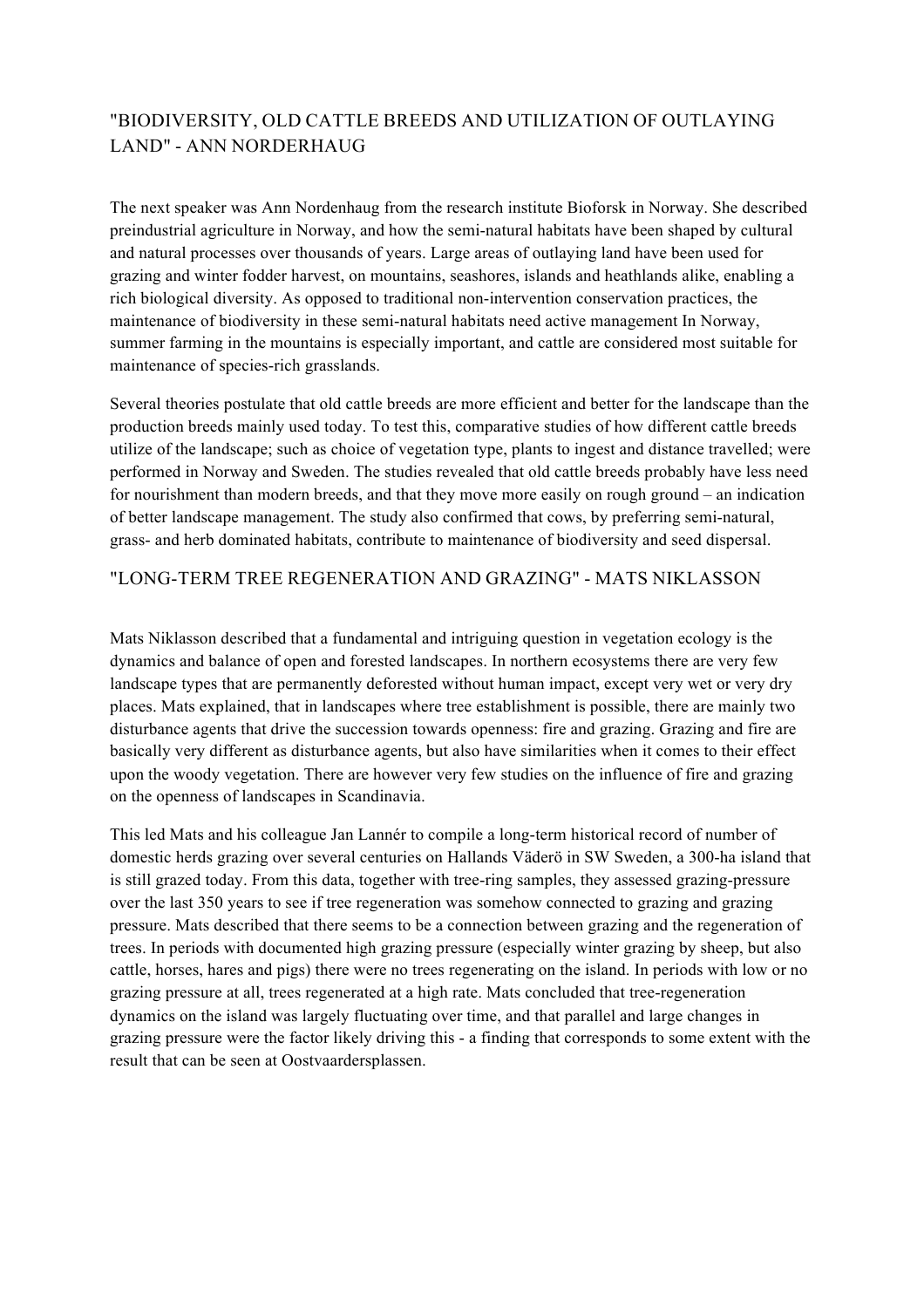#### KEYNOTE LECTURE 2 "GRAZING AND THE CULTURAL LANDSCAPE: A LONG-TERM PERSPECTIVE" - URBAN EMANUELSSON

The last lecture was given by Urban Emanuelsson from the Swedish Biodiversity Centre at SLU. Urban explained that there was a 2500 years gap between the herbivore mega fauna went extinct and the first domesticated cows appeared. A number of organisms associated with grazed areas probably disappeared from many areas during this gap, but came back when domesticated mega herbivores (and humans) started to have impact on the landscape. Thus, Urban claimed that if we lose the cow in Sweden, 30-40% of biodiversity will be lost, and stressed that domesticated cattle are as much a keystone species as wild animals. Humans have affected the landscape for a very long time by hunting, keeping livestock, using fires to clear land, farming and cutting trees for leaf fodder. To leave this human-impacted landscape to "free development" would be devastating for all animals and plants that are adapted to it.

Urban explained that co-evolution have resulted in adaptation of many plants and trees to extreme grazing pressure from herbivores; e.g. grass provide fodder for cows, and benefit from that grazing control stronger competitors. Hence, Urban agreed with previous speakers in that the disappearance or decrease of herbivores would result in forest regeneration, denser forests and loss of species that prefer open or semi-open landscapes. It is therefore extremely important to support small-scale farmers to preserve some of our most diverse biotopes.

Finally, Urban emphasized that, whether we should focus on wild or domesticated herbivores for management and preservation of biodiversity, the answer is both!

#### CONCLUDING DISCUSSION

The seminars ended with a discussion about whether initiatives and strategies such as rewilding and faunarestoration could assist in haltering the decline of biodiversity and corresponding degradation of ecosystem services related to open and semi-open landscapes. There are many aspects to consider, some of which can be in opposition with each other; such as complying with current animal welfare legislation and allowing domesticated cattle to become feral. Increasing numbers of free-roaming, large herbivores may also have un-wished effects on farmland, domestic cattle and forests, with potential, negative consequences for small and large-scale farmers.

The group also discussed where funding and ambition could generate most biodiversity-for-the-buck. For example, are protected areas with large numbers of wild herbivores preferable and/or more easily managed than small-scale farming and traditional farming practices? The conclusion was that increased numbers of herbivores are needed, and that those should preferably be a combination of domestic livestock and wild herbivores. There was also a discussion of differences between grazing herbivores such as domestic cattle and wild fallow deer in grazing behaviour and effects. Thus, to what extent can group living fallow deer grazing replace or complement cattle grazing? This issue, along with many other, remained unsolved, but provided food-for-further-thought. The auditorium concluded that more research is needed, and possibly also changes in legislation, before many of the thoughts and suggestions put forward could be implemented in large-scale management efforts and project undertaken. There was however an obvious enthusiasm for the questions addressed and for the future potential of the issues brought up at the seminar.